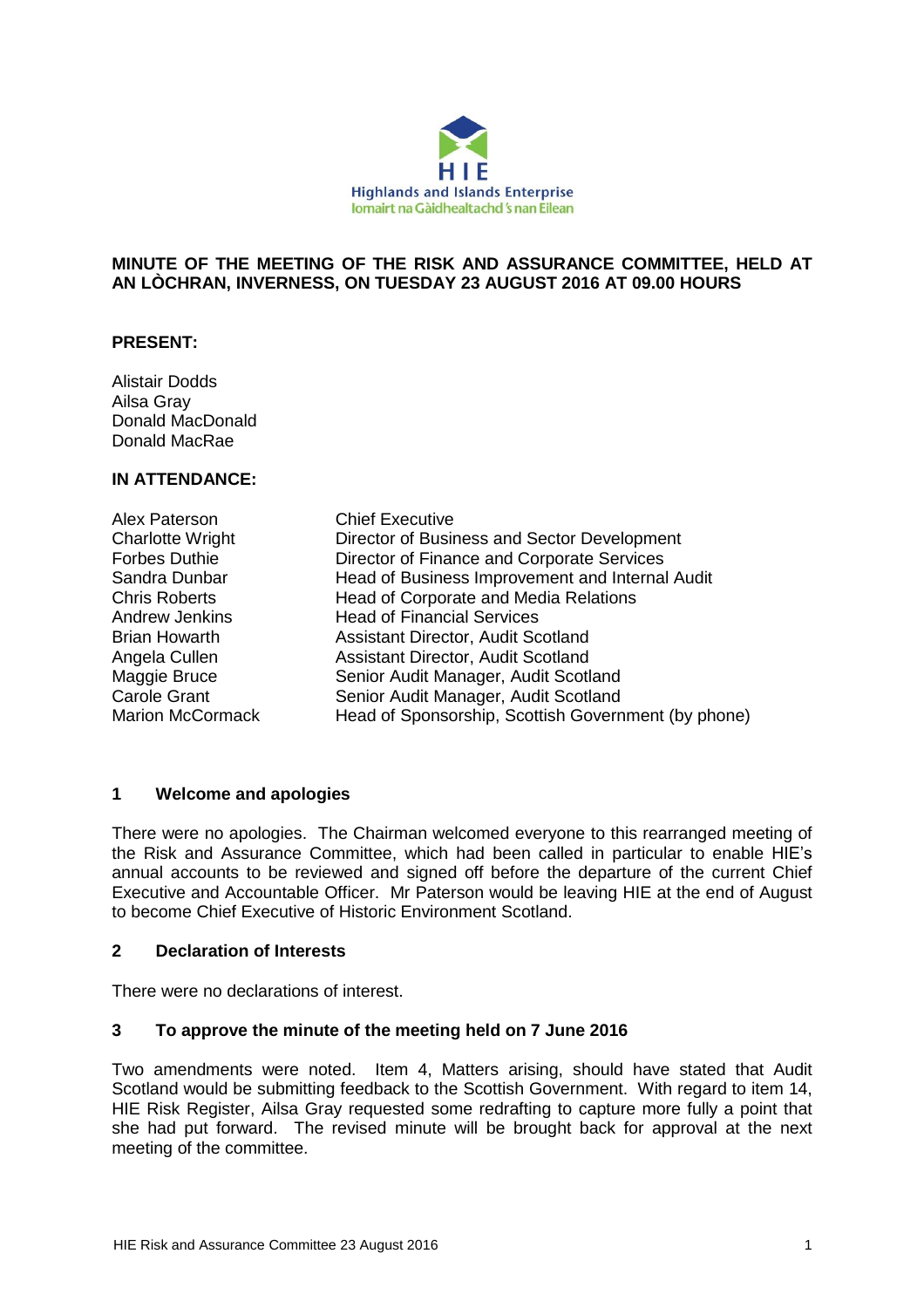# **4 Matters arising**

It was noted that Donald MacDonald had been contacted and had confirmed his approval of the minute of the meeting of 29 March, as requested.

# **5 Matters arising from the HIE Board meeting on 21 June 2016**

It was noted that the Audit Scotland Review of the role of the Scottish Government and its enterprise agencies in supporting Scotland's economic growth had now concluded positively. HIE staff were addressing matters concerning the agency and an update on progress would be brought to a future meeting of the Risk and Assurance Committee.

# **ANNUAL ACCOUNTS**

# **6 HIE annual accounts 2015/16**

The Head of Financial Services introduced HIE's annual report and accounts for 2015/16, which were due to be laid in the Scottish Parliament on 30 September. The Committee noted in particular that HIE's total expenditure for the year, at just under £110.8m, had been £17m higher than 2014/15, and that this increase was largely attributable to investment of additional funding that had been secured for the rollout of next generation broadband infrastructure throughout the region. In delivering its objectives within budget, HIE had achieved continuing savings in administration costs, and provided £975,000 support for Scottish Government initiatives.

On the subject of risk, the Director of Finance and Corporate Services drew attention to the continuing low level of the Bank of England interest rate, and highlighted the effect that any further reduction could have on HIE's pension liabilities. The Committee agreed that the performance of HIE's superannuation scheme should be kept under regular review at future meetings, noting that this was an issue affecting all public bodies in Scotland.

Summing up, the Chairman thanked staff of HIE and Audit Scotland, who had met a demanding timescale to complete preparation of the accounts well in advance of the statutory deadline for laying in parliament. Mr Dodds expressed the view that the accounts provided transparency for the public, and showed HIE to be a well-run organisation, with low levels of absenteeism, which was being well managed and which indicated that staff were motivated.

Subject to amending a small number of typographical corrections that had been noted, the Committee accepted the accounts as an accurate record of HIE's activities during 2015/16 and agreed they could be signed off by the Chief Executive and Accountable Officer.

# **7 Audit Scotland draft annual report 2015/16**

The Assistant Director General of Audit Scotland presented the organisation's draft annual report to members of the HIE Board, which would then be forwarded to the Auditor General for Scotland and the Scottish Parliament. Mr Howarth confirmed that this provided an unqualified, independent auditor's report on HIE's 2015/16 annual accounts.

It was noted that HIE had operated within its grant-in-aid resource limits for 2015/16, including planned surrender of £975,000 of funding to the Scottish Government on request, and the outcome for the year reflected a stable, short-term financial position. HIE's governance arrangements were found to be sound and well established, and systems of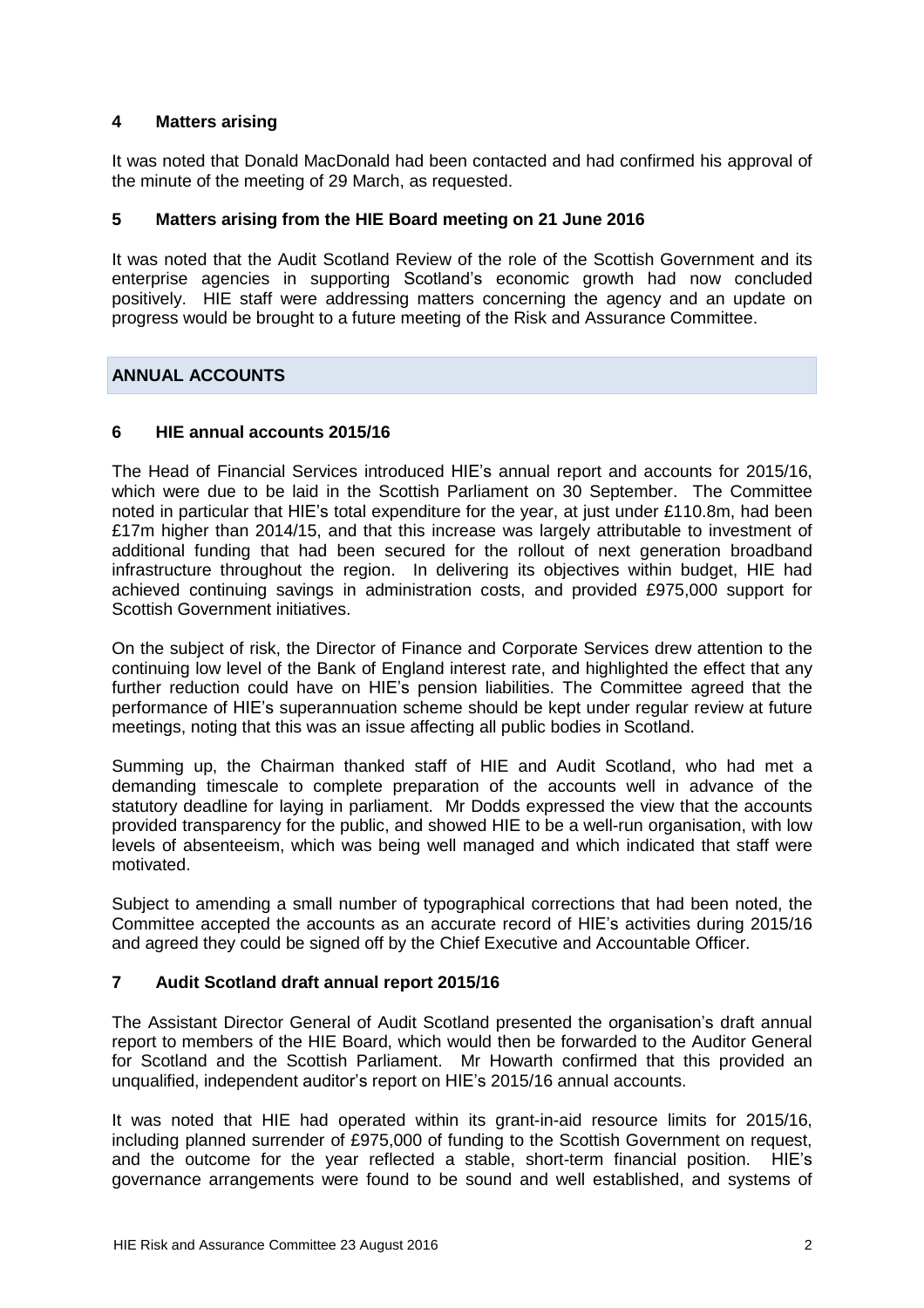internal control operated effectively in 2015/16. On best value, the report observed that HIE had achieved all performance measures set out in its performance management framework, and that the organisation was reviewing recommendations set out in Audit Scotland's report, *Supporting Scotland's Economic Growth: the Role of the Scottish Government and its Economic Development Agencies*.

Appendix IV to the report featured HIE's responses to recommendations from Audit Scotland, including plans to amend the reporting of Wave Energy Scotland balances for greater clarity, and consideration being given to extend the current three-year financial planning timeframe.

Discussion focused on the presentation of £975,000 that HIE had returned to the Scottish Government, at its request, during 2015/16. It was agreed that a footnote would be added to the report to make it clear that this sum did not constitute any part of an underspend by HIE. The Chairman also noted that HIE was taking action to ensure that information disclosed in registers of interest for members of HIE's Board and Leadership Team would be kept up to date on the HIE website.

In closing, Mr Howarth noted that this would be the last report he would be conducting for HIE, although Audit Scotland would remain as external auditors. The Committee noted that the relationship with Audit Scotland through Mr Howarth had been characterised by openness and professionalism, and thanked him for his valuable contributions to the organisation's effective governance over the past six years.

# **8 Letter of representation**

The Committee noted the contents of the annual letter of representation to Audit Scotland, including the independent auditor's report, and agreed this could now be signed by the Chief Executive and Accountable Officer and returned to Audit Scotland.

# **9 EY subsidiary companies report**

The Head of Financial Services presented a summary of external audit of HIE subsidiaries Wave Energy Scotland and HIE Ventures Ltd, conducted by EY. The Committee noted that the overall audit opinion in both instances was unmodified, and welcomed the report.

# **10 BIIA significant transactions review**

HIE's Head of Business Improvement and Internal Audit (BIIA) presented the team's final report on significant transactions during 2015/16. This report is prepared every year to support preparation of the annual accounts. A total of 17 significant transactions had been reviewed during 2015/16, with a total value of more than £59m. The report included assurance findings and business improvement opportunities against a range of headings, including appraisal, approval, State Aid, legal documentation and conditions, and payments.

The Committee welcomed the report as a clear and thorough review that demonstrated the effectiveness of the BIIA team's role in organisational governance.

# **11 Final certificate of assurance 2015/16**

The Committee welcomed the final certificate of assurance, to be submitted to the Scottish Government as part of the annual assurance process following completion of the annual accounts and audit.